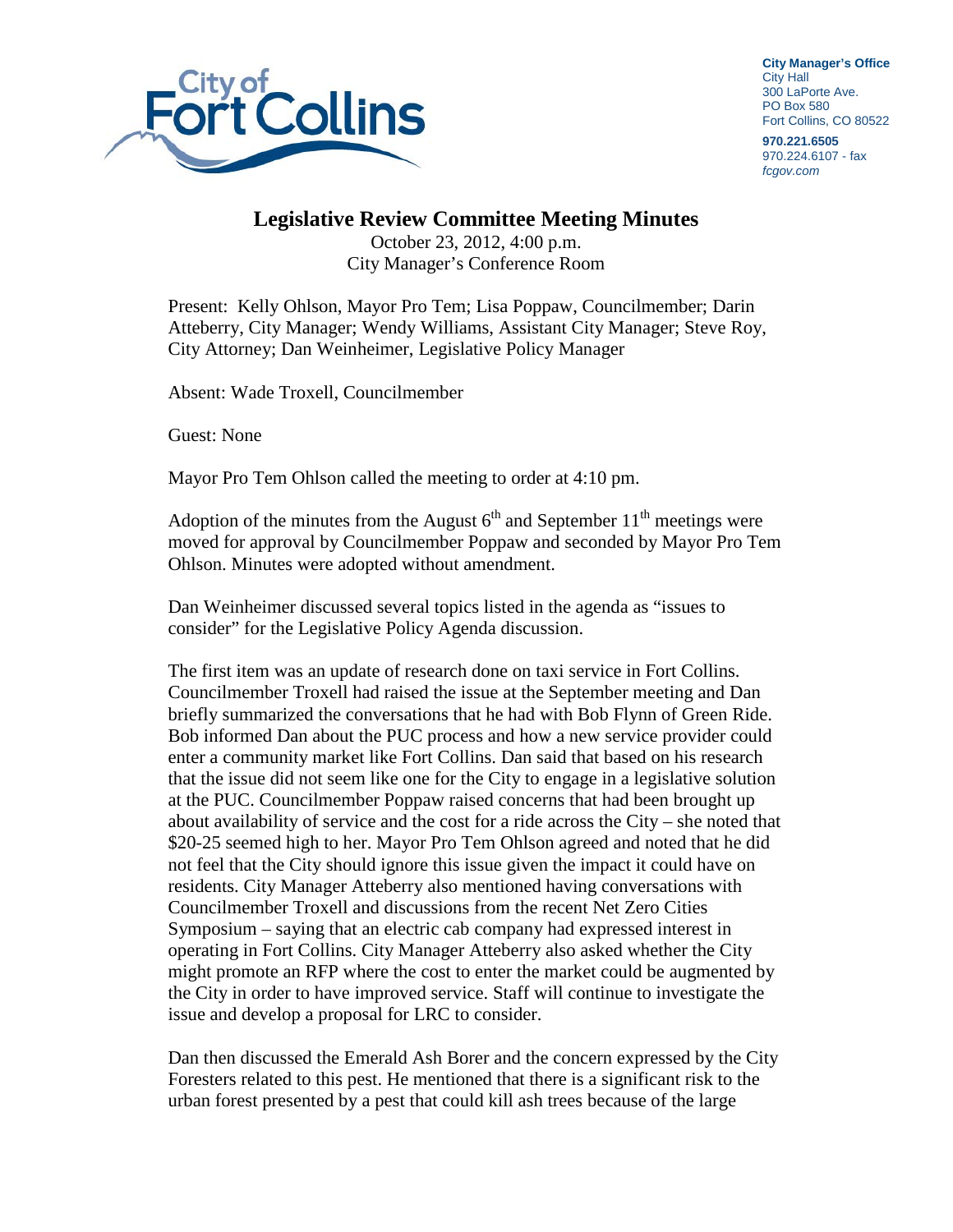

number of ash trees represented within the community. Dan said that the state has the legislative tools to address this issue but the concern is that there is neither the awareness nor funding available to promote a quarantine or educate communities about the risk of firewood importation. Mayor Pro Tem Ohlson asked what the Foresters want on the issue. Dan stated that they and the state want the City to take a leadership role in educating other cities through CML and to seek ways to fund the needed educational program. Staff will continue to work on this issue.

Mayor Pro Tem Ohlson brought up the Legislative Breakfast planning and asked about the proposed program. He asked who will present the City's legislative issues and what issues will be brought forward to legislators. The recommendation was for the Mayor to welcome attendees and open the event and that the Mayor Pro Tem, as chair of the LRC, present some thank you remarks on projects and successes from 2012. Dan was directed to develop a list of "top five" topics and talking points for discussion and that both Dan and Mayor Pro Tem Ohlson will present the City's 2013 priorities. Councilmember Poppaw also recommended that the City have a white paper of its priorities as a handout to legislators.

Dan then briefly discussed the proposed Colorado Municipal League (CML) reporting program for Urban Renewal Authorities (URA) and that the appropriate City staff are reviewing the criteria. Dan mentioned the goal is that CML act as a clearinghouse for URA information to counter claims of some legislators that URA use is not adequately transparent. Dan also summarized that the redevelopment relocation issue is one that staff is working on and that Representative Kefalas has expressed interest in working on a bill related to the issue.

Mayor Pro Tem Ohlson asked whether staff was aware of the bills that either Representatives Fischer or Kefalas planned to introduce in 2013. Dan indicated that while he had conversations with both in the early summer he had not recently contacted them about specific bills. Councilmember Poppaw noted that it would also be beneficial for staff to contact U.S. Representative Jared Polis' office about bills and issues that he is working on. Staff will contact all three as directed.

Reviewing the draft Legislative Policy Agenda, Dan noted that there were minor additions and edits made to the document and that it will be on the November  $20<sup>th</sup>$ City Council meeting agenda for consideration and adoption. On page 3, addition of a statement providing staff direction on interpreting policy statements was deemed confusing and Dan and City Attorney Roy will work to clean up the language before November  $20<sup>th</sup>$ . The LRC supported the statement in concept. Dan noted that there were edits made on pages 5, 16, and 17. Councilmember Poppaw requested that the word "like" be changed on page 16. Dan will finalize the language and prepare an Agenda Summary for November  $20<sup>th</sup>$ .